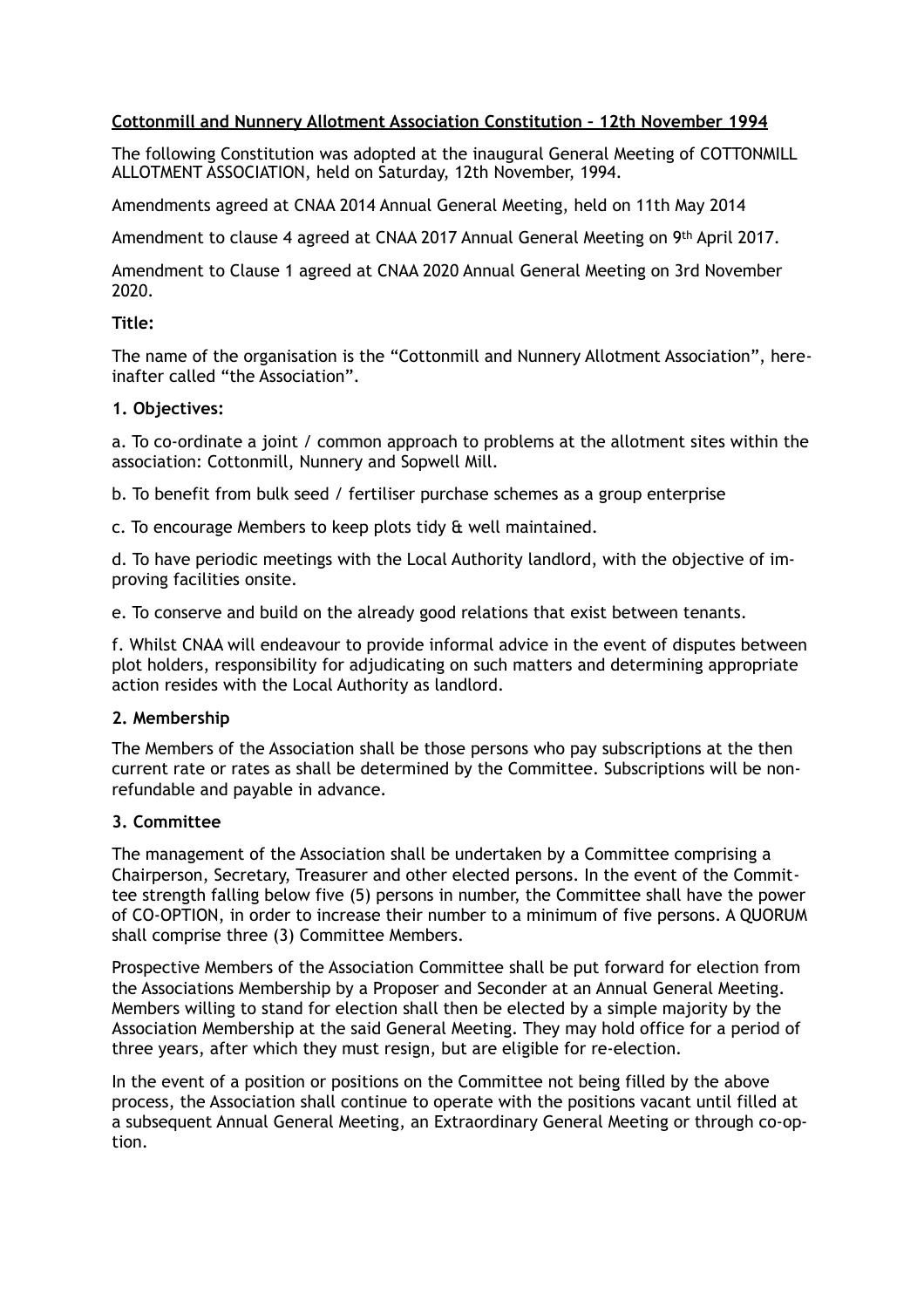A Member of the Committee whose performance is deemed unsatisfactory for any reason may be requested to resign by a unanimous vote of no confidence by all the other Members of the Committee, provided that the committee number is five (5) persons or more.

In the event of early resignation on the part of a Member of the Committee, either voluntarily or as a result of a vote of no confidence, the committee have the power of co-option of a replacement until the position is

filled through election at the next Annual General Meeting or an Extraordinary General Meeting of the Association. The Member resigning will not be eligible for re-election at the Extraordinary General Meeting.

The Committee may make such appointments as are necessary from time to time, to ensure the proper functioning of the Association. Such appointments may be non-Committee positions, reporting to the Committee as a whole, and may be terminated or modified by the Committee at their discretion.

### **4. Finance and Accounting**

The Financial Year of the Association shall be from April 1st to March 31st of the following year.

Bank account(s) in the name of the Association shall require multiple approvals by the Treasurer AND one other Committee Member, to be assigned by the Committee at the start of the Financial Year.

Income to the Association may be from Subscriptions (Membership Fees), Donations, Grants in Aid, Financial Guarantees, Sponsorship and Fund-raising events.

The income, property and assets of the Association, no matter how they are derived, shall be applied solely towards promoting the objectives of the Association as set forth above. No portion thereof shall be paid or transferred either directly or indirectly to any Member or Members of the Association except in payment of legitimate expenses incurred on behalf of the Association.

In the event of the winding-up or dissolution of the Association, any remaining assets after all liabilities have been discharged shall not be paid or transferred to any Member or Members of the Association, but shall be transferred to a charitable organisation whose objectives are similar to those of the Association, and whose Constitution precludes the distribution of income or assets among its members.

The Accounts will be scrutinised by one or two CNAA Members that are not Committee Members and have no direct dealings with the running of the CNAA or the Accounts. The Accounts shall be approved by the Committee and submitted to the Members at the Annual General Meeting.

# **5. Insurance**

As an Association, it will be necessary for the Committee to purchase Limited Liability Insurance cover, to insure against claims made against the Association by any individual or organisation (e.g. accident).

# **6. Annual General Meeting**

The Members of the Association shall be invited to attend an Annual General Meeting to be held within six (6) weeks after the end of each Financial Year. At least fourteen (14) days notice will be given to Members of the Annual General Meeting.

# **7. Amendments**